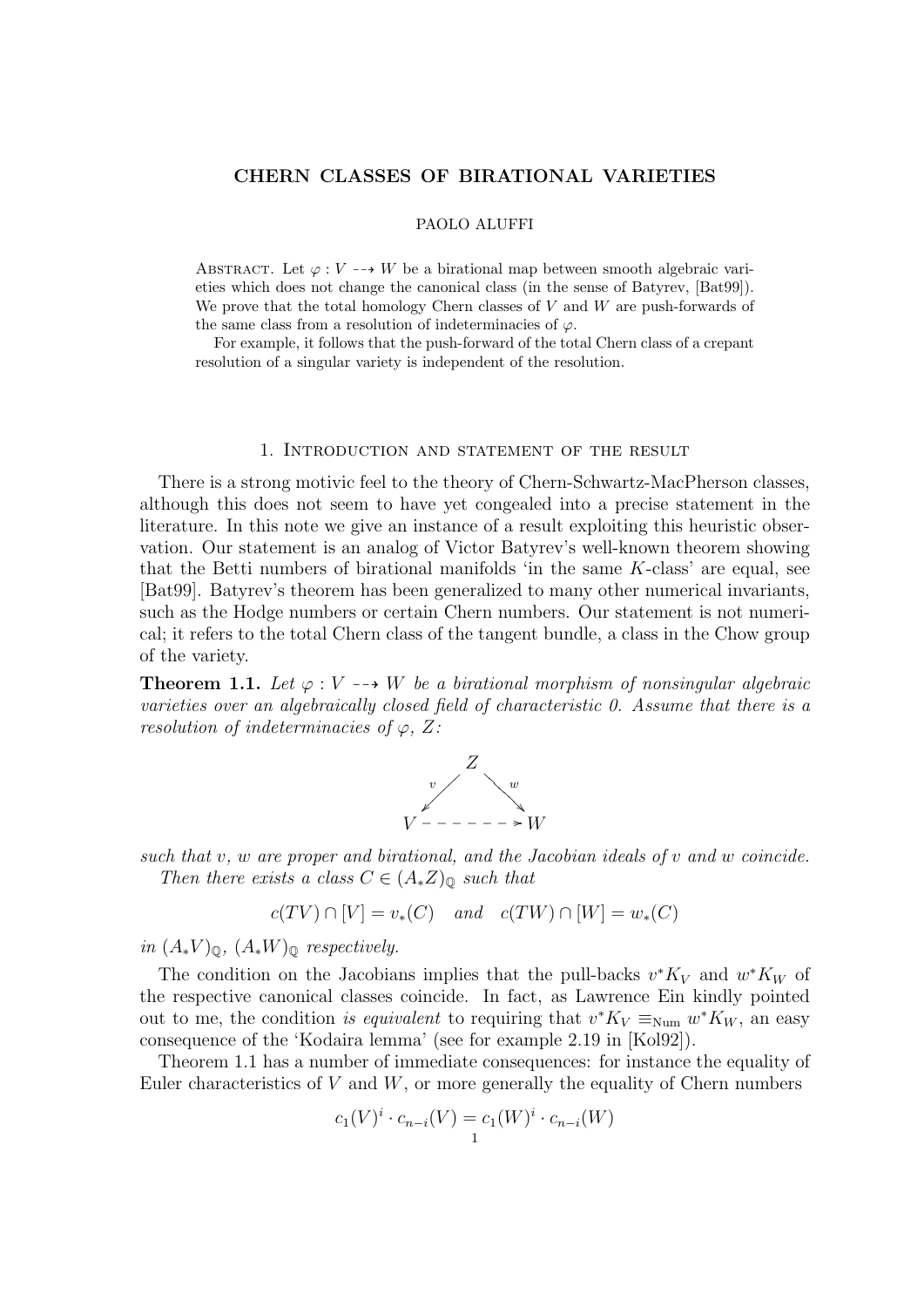for all  $i \geq 0$  (where  $n = \dim V = \dim W$ ) in the stated hypotheses, when V and W are complete. Identities of this type are not new; for example, Anatoly Libgober and John Wood have proved ([LW90]) that  $c_1 \cdot c_{n-1}$  is determined by the Hodge numbers, and these agree for  $V$  and  $W$ , as mentioned above. Our argument is very direct, and yields the equality for all  $i$ ; suprisingly, this simple equality does not seem to be explicitly in the literature for  $i \geq 2$ , although it is certainly implied by recent and powerful results on elliptic genera ([BL03], [Wan03]). Also:

**Corollary 1.2.** Let  $\alpha: Y \to X$  be a crepant resolution. Then the class

$$
\alpha_*(c(TY) \cap [Y])
$$

in  $(A_*X)_{\mathbb{Q}}$  is independent of Y.

Again, this is immediate from Theorem 1.1; it also follows from the more sophisticated technology in Lev Borisov and Libgober's work. It would be interesting to extend this notion of 'Chern class' to arbitrary singular varieties, and to compare it to other known intrinsic definitions such as the Chern-Fulton class ([Ful84], Example 4.2.6), or the Chern-Schwartz-MacPherson class ([Mac74]).

Similarly to analogous numerical statements, Theorem 1.1 is an easy consequence of a basic formula in motivic integration, to wit Proposition 6.3.2 in [DL99]. This formula is usually obtained as a corollary of Kontsevich's change of variable formula; we refer the reader to loc. cit. or to the excellent surveys [DL01], [Lo02] for a discussion in the context of motivic integration.

In order to provide a self-contained treatment of the material, we take the liberty of providing an alternative proof of this 'motivic' statement, using the factorization theorem of [AKMW02]; our argument has the (very small) advantage of proving the needed formula without requiring completions. This is done in §2. The idea of using the factorization theorem as an alternative to motivic integration is of course not new; for example, Willem Veys uses it to prove a similar (in fact, stronger) statement, in §2 of [Vey03]. Also, the factorization theorem is a key tool in the work of Borisov and Libgober on elliptic genera. In fact, Borisov has pointed out to me that Theorem 1.1 can also be derived from Theorem 3.5 in [BL], and that this work may be used to extend the class given in Corollary 1.2 to all varieties with log-terminal singularities.

Regardless of how the basic formula is established, however, our main observation is that this formula alone—and in fact even just the Euler characteristic version of the basic formula, which goes back to [DL92]—implies an analog at the level of Chern-Schwartz-MacPherson classes, and that this immediately implies Theorem 1.1. The upgrade of the basic formula to Chern-Schwartz-MacPherson classes is Theorem 3.1; Theorem 1.1 follows easily from this result, as shown in §3.

Theorem 3.1 must thus have been known to the experts very early (and Francois Loeser confirms this); the fact that it has nice applications, such as the invariance of  $c_1^i \cdot c_{n-i}$  under K-equivalence, seems to have been inexplicably overlooked thus far. It may be argued that Theorem 1.1, and hence these straightforward consequences, should have been immediately noticed after the diffusion of [DL92]; in particular, long before the discovery of the factorization theorem of [AKMW02], which has fueled the more recent and sophisticated work in this direction.

In any case, we believe that Theorem 3.1 is of independent interest in the context of Chern-Schwartz-MacPherson classes, and that it deserves to be out in the open.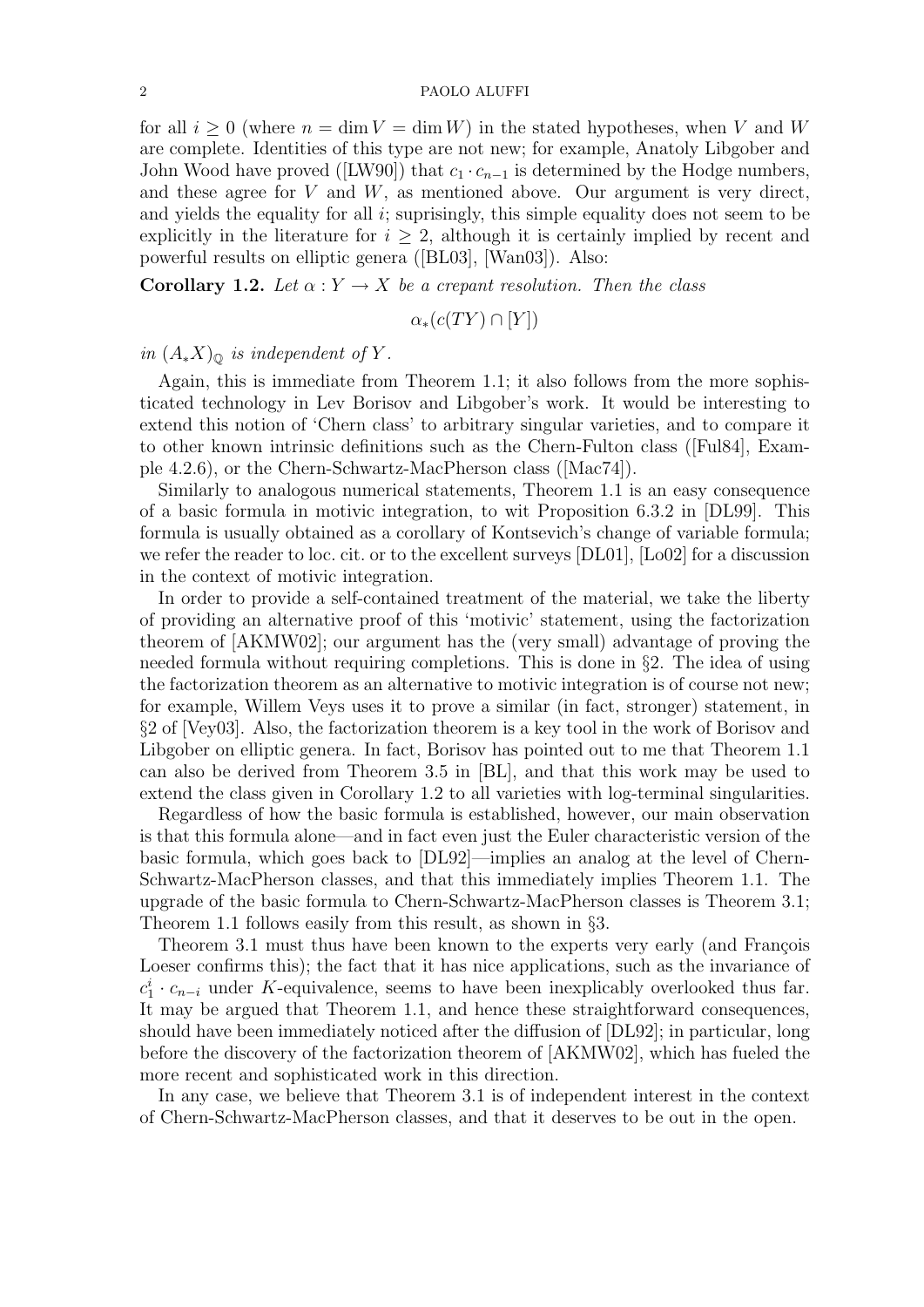I thank Prof. Kenji Matsuki for promptly answering many queries concerning [AKMW02]. Thanks are also due to the Max-Planck-Institut für Mathematik in Bonn, where part of this work was done.

## 2. The basic formula

We work over an algebraically closed field  $k$ . We will assume  $k$  has characteristic  $0$ , as this is at present needed for resolution of singularities (needed in the factorization theorem of [AKMW02]) and the theory of Chern-Schwartz-MacPherson classes used in §3.

If X is a variety,  $[X]$  will denote its class in the Grothendieck ring of algebraic varieties over k; that is, the abelian group generated by isomorphism classes of varieties modulo the relation  $[X - Y] = [X] - [Y]$  whenever Y is a closed subvariety of X, with multiplication defined by product over k. The unit element is  $1 = [\text{Spec } k]$ . It is costumary to denote by  $\mathbb L$  the 'Tate motive'  $[\mathbb A^1]$ .

The basic formula is a relation in this ring, depending on the datum of a 'modification' of nonsingular varieties. It is in fact convenient to localize the ring at elements  $[\mathbb{P}^{\mu}] = \frac{\mathbb{L}^{\mu+1}-1}{\mathbb{L}^{\mu+1}}$  $\frac{L+L-1}{L-1}$ , and this will be done without further mention in what follows.

Notation: if  $\{D_j\}_{j\in J}$  is a set of irreducible divisors in a variety and  $I\subset J$ , then  $D_I^{\circ}$  will denote the complement of  $\cup_{j\in J\setminus I}D_j$  in  $\cap_{i\in I}D_i$ .

Let  $v : Z \to V$  be a proper birational morphism of nonsingular varieties, such that the exceptional divisor of  $v$  has normal crossings, with nonsingular irreducible components  $E_j, j \in J$ .

Assume that the Jacobian ideal of v is principal, with divisor  $\sum_j \mu_j E_j$ , so that  $v^* K_V = K_Z + \sum_j \mu_j E_j$ . The following formula is (essentially) a particular case of Proposition 6.3.2 in [DL99].

**Theorem 2.1.** Let U be a closed subvariety of V. Then

$$
[U] = \sum_{I \subset J} \frac{[E_I^\circ \cap v^{-1}(U)]}{\prod_{i \in I} [\mathbb{P}^{\mu_i}]}.
$$

.

As mentioned in §1, we provide a motivic-integration-free proof of Theorem 2.1 in this section, which the hurried reader may safely skip.

The factorization theorem of [AKMW02] will reduce the proof of Theorem 2.1 to the case in which  $v$  is a blow-up at a smooth center; this case will be dealt with by analyzing the situation in the exceptional divisor, and this in turn will be reduced to the analysis of a single fiber, a projective space. The real reason behind Theorem 2.1 can then be traced to the following simple lemma, whose statement requires no localization.

**Lemma 2.2.** Let  $d \geq k > 0$  and  $\mu_i \geq 0$ ,  $i = 1, \ldots, k$ , be integers, and let  $K =$  $\{1,\ldots,k\}$ . Let  $H_1,\ldots,H_k$  be linearly independent hyperplanes in  $\mathbb{P}^{d-1}$ . Then

$$
\sum_{I \subset K} \left( [H_I^{\circ}] \prod_{i \in K \setminus I} [\mathbb{P}^{\mu_i}] \right) = [\mathbb{P}^{\sum_{j \in K} \mu_j + d - 1}] \quad .
$$

*Proof.* With evident coordinates, the subset  $H_I^{\circ}$  consists of homogeneous d-tuples in which |I| fixed components are 0 and  $k - |I|$  fixed components are nonzero. It follows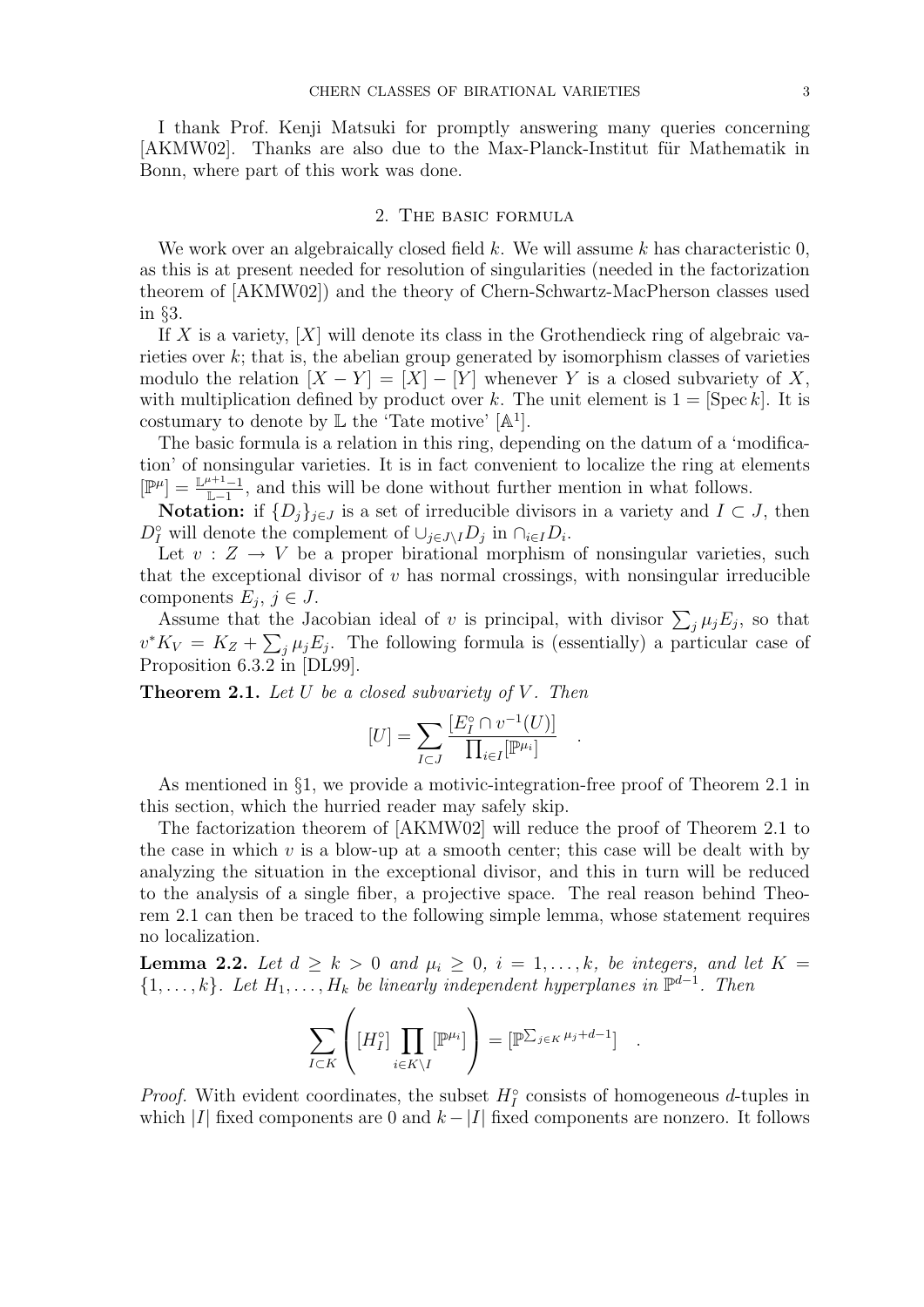that

$$
[H_I^{\circ}] = \begin{cases} \frac{(\mathbb{L} - 1)^{k - |I|} \mathbb{L}^{d - k}}{\mathbb{L} - 1} & |I| \neq k \\ \frac{\mathbb{L}^{d - k} - 1}{\mathbb{L} - 1} & |I| = k \end{cases}
$$

,

.

.

giving

$$
[H_I^\circ] \prod_{i \in K \backslash I} [\mathbb{P}^{\mu_i}] = \left\{ \begin{array}{ll} \frac{\mathbb{L}^{d-k}}{\mathbb{L} - 1} \prod_{i \in K \backslash I} (\mathbb{L}^{\mu_i + 1} - 1) & I \neq K \\ & \\ \frac{\mathbb{L}^{d-k} - 1}{\mathbb{L} - 1} - \frac{1}{\mathbb{L} - 1} & I = K \end{array} \right.
$$

Hence the left-hand-side in the stated equality is

$$
\frac{\mathbb{L}^{d-k}}{\mathbb{L} - 1} \sum_{I \subset K} \prod_{i \in K \setminus I} (\mathbb{L}^{(\mu_i + 1)} - 1) - \frac{1}{\mathbb{L} - 1} = \frac{\mathbb{L}^{d-k}}{\mathbb{L} - 1} \prod_{j \in K} (1 + (\mathbb{L}^{\mu_j + 1} - 1)) - \frac{1}{\mathbb{L} - 1}
$$

which immediately yields the right-hand-side.  $\Box$ 

The form in which Lemma 2.2 will be used is the following.

Corollary 2.3. With the same notation as in Lemma 2.2, set  $\mu_0 = \sum_{j \in K} \mu_j + d - 1$ ; then

$$
\sum_{I \subset K} \frac{[H_I^\circ]}{\prod_{i \in (\{0\} \cup I)} [\mathbb{P}^{\mu_i}]} = \frac{1}{\prod_{j \in K} [\mathbb{P}^{\mu_j}]}
$$

This formula will be used to control the situation across blow-ups. Let  $X$  be a nonsingular algebraic variety, and assume given a set  ${E_i}_{i \in J}$  of irreducible nonsingular divisors in X. Let  $S \subset X$  be a nonsingular subvariety of codimension  $d \geq 1$ , intersecting  $\cup E_i$  with normal crossings: that is, at each point  $s \in S$  there is an analytic system of parameters  $x_1, \ldots, x_n$  for X at s such that S is given by  $x_1 = \cdots = x_d = 0$ , and  $\cup E_j$  is given by a monomial in the  $x_i$ 's.

Let  $\pi : Y \to X$  be the blow-up of X along S; denote by  $\widetilde{E}_0$  the exceptional divisor  $\pi^{-1}(S)$ , and let  $\widetilde{E}_j$  be the proper transform of  $E_j$ . The following lemma is a straightforward computation, which we leave to the reader.

**Lemma 2.4.** —The divisor  $\widetilde{E}_0 \cup (\cup_{j \in J} \widetilde{E}_j)$  has normal crossings at all points of  $\widetilde{E}_0$ ;  $-If E_j$  does not contain S and  $s \in S \cap E_j$ , then  $E_j$  contains the fiber  $\pi^{-1}(s)$ ;

—Let K denotes the set of indices  $j \in J$  such that  $E_j$  contains S. Then for all  $s \in S$  and  $j \in K$ , the intersections of  $\widetilde{E}_j$  with  $\pi^{-1}(s) \cong \mathbb{P}^{d-1}$  consist of linearly independent hyperplanes in  $\mathbb{P}^{d-1}$ .

Now assign to each  $E_j$  and  $\widetilde{E}_j$ ,  $j \in J$  a nonnegative integer  $\mu_j$ , and assign to the exceptional divisor  $E_0$  the combination

$$
\mu_0 := \sum_{E_j \supset Z} \mu_j + d - 1 \quad .
$$

Note that, with this choice,

$$
\left(\sum_{j\in(\{0\}\cup J)}\mu_j\widetilde{E}_j\right)-\pi^*(\sum_{j\in J}\mu_jE_j)
$$

$$
4\phantom{.0}
$$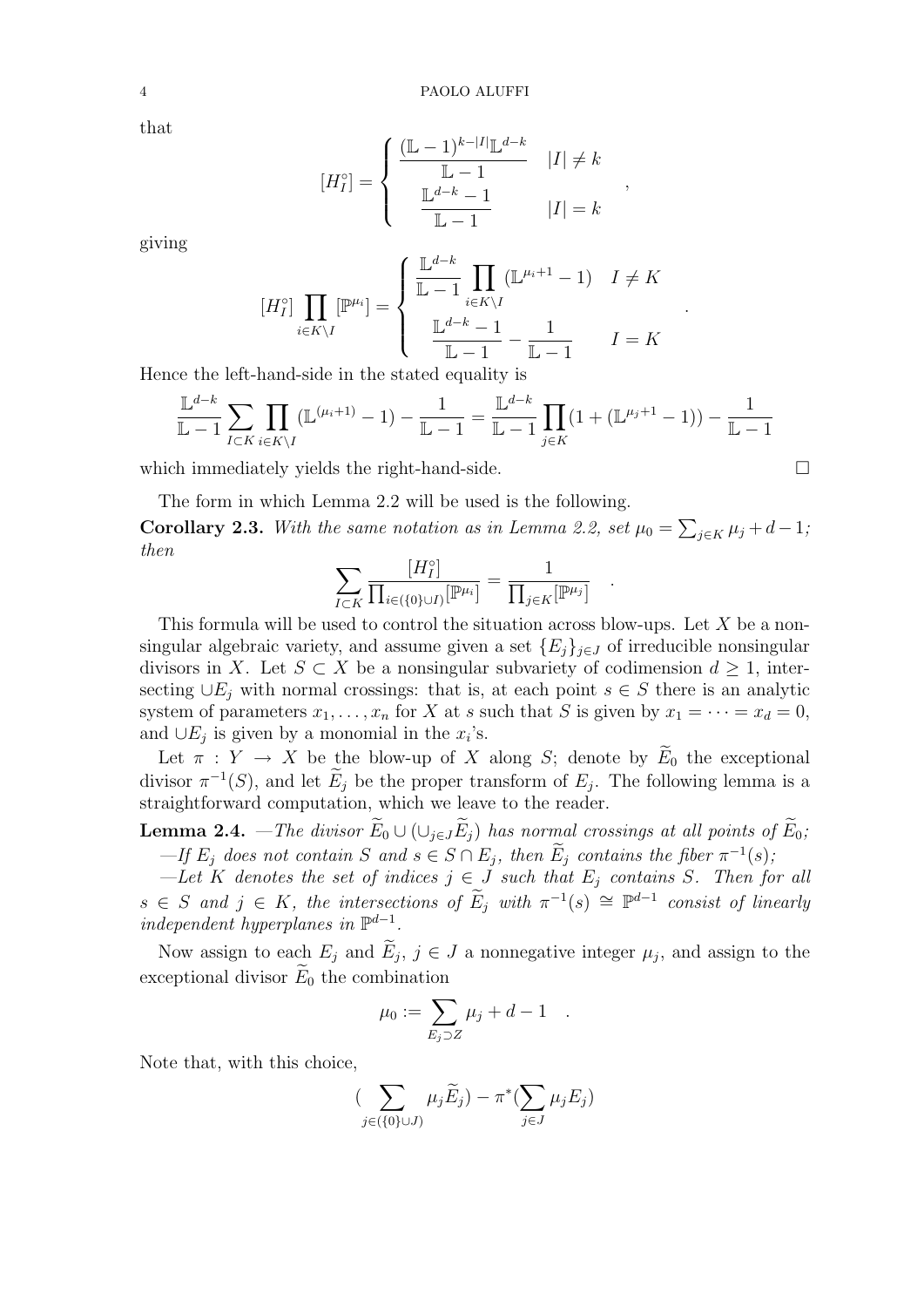is the divisor of the Jacobian ideal of  $\pi$ .

For any algebraic subset  $T \subset X$ , let

$$
\chi_X(T) := \sum_{I \subset J} \frac{[E_I^\circ \cap T]}{\prod_{i \in I} [\mathbb{P}^{\mu_i}]}
$$

and

$$
\chi_Y(\pi^{-1}(T)) := \sum_{I \subset (\{0\} \cup J)} \frac{[\widetilde{E}_I^\circ \cap \pi^{-1}(T)]}{\prod_{i \in I} [\mathbb{P}^{\mu_i}]}.
$$

.

**Proposition 2.5.** With notation as above,  $\chi_Y(\pi^{-1}(T)) = \chi_X(T)$ .

*Proof.* The contributions to  $\chi_X(T)$  coming from the complement of S equal the contributions to  $\chi_Y(\pi^{-1}(T))$  coming from the complement of  $\widetilde{E}_0$ . Thus it suffices to prove that

$$
\sum_{I\subset J}\frac{[E^\circ_I\cap T\cap S]}{\prod_{i\in I}[\mathbb{P}_i^\mu]}
$$

equals the contribution to  $\chi_Y(\pi^{-1}(T))$  supported within  $\widetilde{E}_0$ , which consists of

$$
\sum_{I\subset J}\frac{[\widetilde{E}^{\circ}_{\{0\}\cup I}\cap\pi^{-1}(T)]}{[\mathbb{P}^{\mu_0}]\prod_{i\in I}[\mathbb{P}_i^{\mu}]}
$$

.

,

Now every point of  $T \cap S$  belongs to exactly one  $E_K^{\circ}$ . For all  $K \subset J$ ,  $\widetilde{E}_{\{0\}\cup K}^{\circ} \cap \pi^{-1}(T)$ fibers onto  $E_K^{\circ} \cap T \cap S$  with fibers equal to the union over all  $I \subset K$  of

$$
\widetilde{E}_I^{\circ} \cap \pi^{-1}(x) \cong \widetilde{E}_I^{\circ} \cap \mathbb{P}^{d-1}
$$

for  $x \in E_K^{\circ} \cap T \cap S$  (identifying the fiber of  $\widetilde{E}_0$  with  $\mathbb{P}^{d-1}$ ). By the multiplicativity of products in the Grothendieck ring, it suffices to show that for all  $K \subset J$ 

$$
\sum_{I\subset K}\frac{[\widetilde{E}^{\circ}_I\cap\pi^{-1}(x)]}{[\mathbb{P}^{\mu_0}]\prod_{i\in I}[\mathbb{P}^{\mu_i}]}=\frac{1}{\prod_{j\in K}[\mathbb{P}^{\mu_j}]}
$$

for all  $x \in T \cap S \cap E_K^{\circ}$ . By Lemma 2.4, indices in K corresponding to divisors which do not contain S only contribute common multiplicative factors to the denominators in both sides of this equality; so we may assume that, for all j in  $K, S \subset E_j$ .

Again by Lemma 2.4, the intersections  $\pi^{-1}(x) \cap \widetilde{E}_j$  consist of linearly independent hyperplanes in  $\pi^{-1}(x) \cong \mathbb{P}^{d-1}$ ; with the given  $\mu_0$ , the sought formula is then precisely the statement of Corollary 2.3.

We are now ready to prove Theorem 2.1.

*Proof.* By the factorization theorem of  $[AKMW02]$ , v may be decomposed as a sequence:

$$
Z = V_0 - \cdots - V_1 - \cdots - V_2 - \cdots - \cdots - V_M = V
$$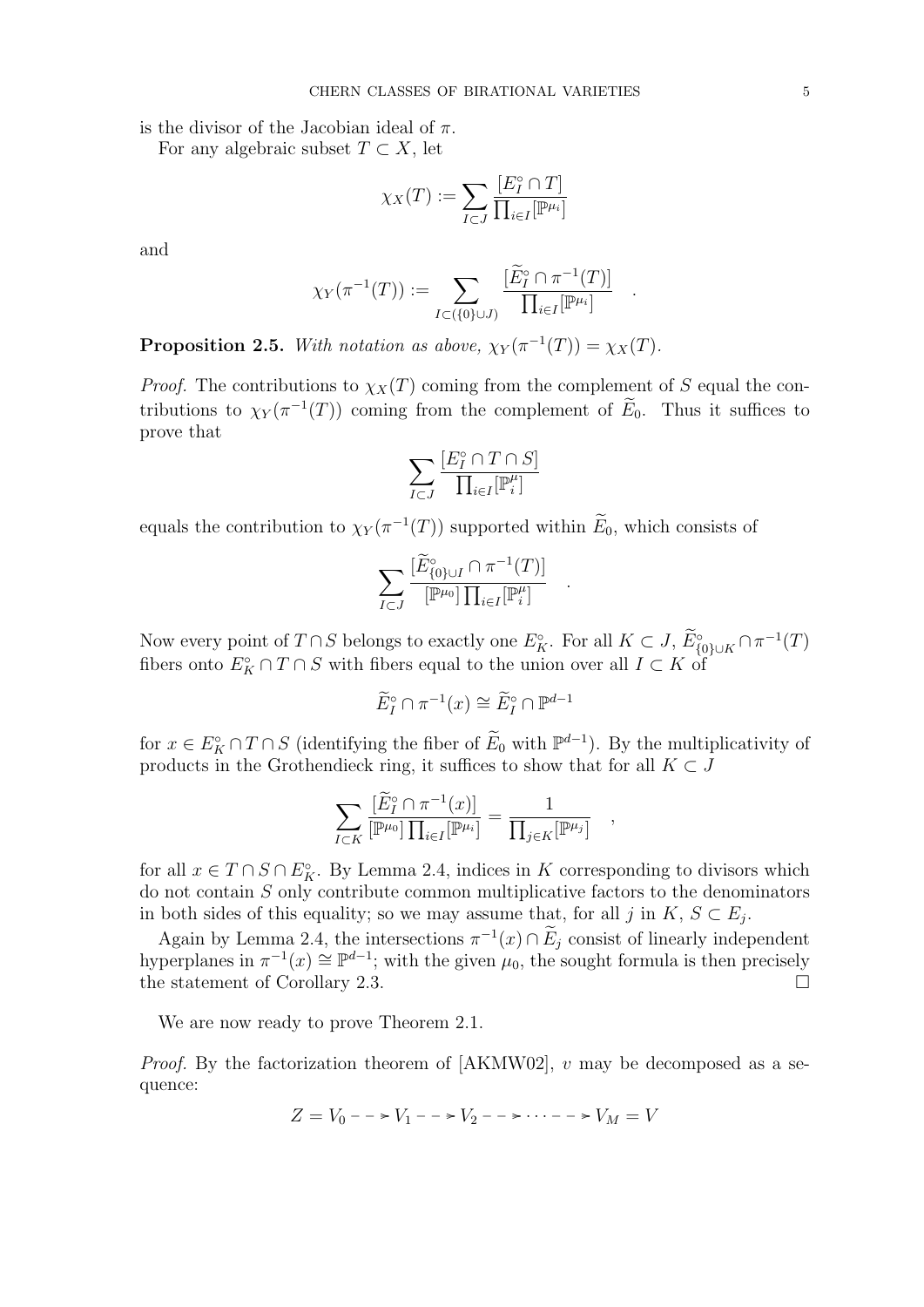where each map is either a blow-up or a blow-down at a smooth center. More precisely, for each  $i$  one has one of the possibilities



where the diagonal (regular!) maps are obtained by composing the rational maps to  $V$ ; and the horizontal map is a blow-up of a nonsingular variety at a nonsingular center. This center may be chosen so that it meets with normal crossings the exceptional divisor of the map to V (cf. [AKMW02], expecially the 'Furthermore' section of the main statement, and part 6 of Theorem 0.3.1).

Therefore, at each stage of the factorization we are in the hypotheses of Proposition 2.5, with the normal crossing divisor on the base of the blow-up equal to the Jacobian of the map to  $V$ ; this is compatible with the prescribed multiplicities  $\mu_j$ , since the composition of the differentials is the differential of the composition. By pasting together the equalities thereby obtained at each stage, we get that  $\chi_Z(\pi^{-1}(U)) = \chi_V(U) = [U];$  that is, the stated equality.

# 3. Proof of the theorem

A *constructible function* on a variety  $Z$  is a finite  $Z$ -linear combination of characteristic functions of subvarieties:  $\sum_{S \subset Z} m_S \mathbb{1}_S$  with  $m_S \in \mathbb{Z}$ , and  $\mathbb{1}_S(s) = 1$  for  $s \in S$ ,  $\mathbb{1}_{S}(s) = 0$  otherwise.

Denote by  $F(Z)$  the group of constructible functions on the variety Z. This assignment is in fact a covariant functor under proper morphisms, as follows: if  $v : Z \to V$ is a proper morphism, and  $S$  is a subvariety (or more generally a constructible set) in Z, define the push-forward of the function  $\mathbb{1}_S$  by

$$
\forall p \in V \quad , \quad v_*(1\!\!1_S)(p) = \chi(v^{-1}(p) \cap S) \quad .
$$

Here  $\chi$  denotes the topological Euler characteristic if the ground field is  $\mathbb{C}$ ; this definition may be extended to arbitrary algebraically closed fields of characteristic 0, see [Ken90].

In  $[\text{Mac74}]$ , Robert MacPherson proved (over  $\mathbb{C}$ ) that there exists a natural transformation c from F to homology, such that if V is a nonsingular variety, then  $c(\mathbb{1}_V)$ equals the total homology Chern class of the tangent bundle of V,  $c(TV) \cap [V]$ . MacPherson's natural transformation can in fact be lifted to the Chow group and over any algebraically closed field of characteristic 0, see Example 19.1.7 in [Ful84] and [Ken90].

MacPherson's natural transformation may be used to define a notion extending to possibly singular varieties the total Chern class of the tangent bundle. This notion is commonly named 'Chern-Schwartz-MacPherson class', since it can be shown that the class so obtained agrees with a notion previously defined by Marie-Hélène Schwartz, cf. [BS81].

Analogously, we may define a 'Chern class' of any constructible set  $S$  in a variety  $Z$ , as an element of A∗Z, by applying MacPherson's transformation to its characteristic function: that is, we set

$$
c_{\rm SM}(S) := c(\mathbb{1}_S) \in A_* Z \quad .
$$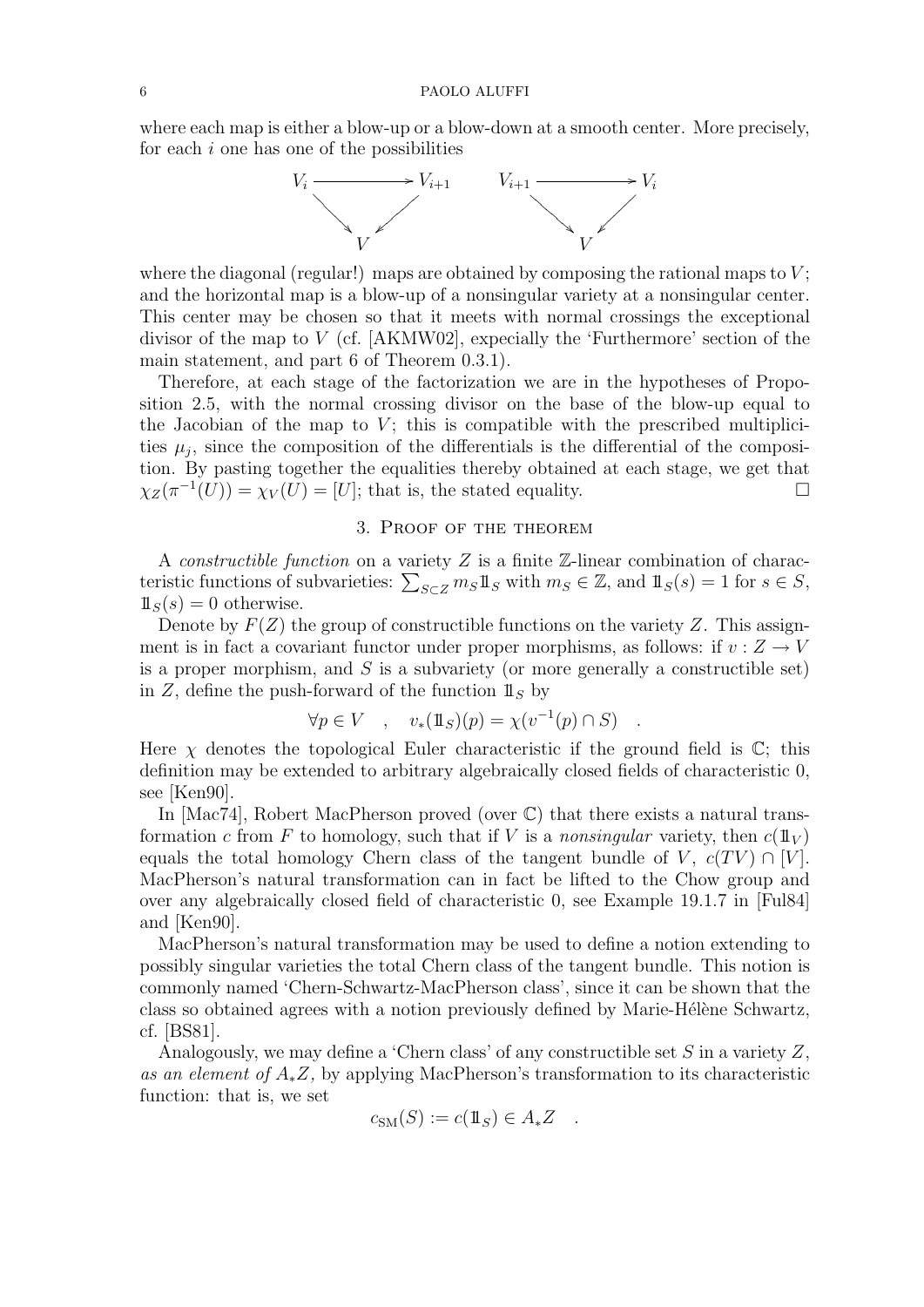Now consider the situation of §2:  $v : Z \to V$  is a proper birational morphism of nonsingular varieties; the exceptional divisor has normal crossings, with nonsingular components  $E_j$ , and the Jacobian ideal of v is principal, with divisor  $\sum_j \mu_j E_j$ .

**Theorem 3.1.** Let  $U$  be a constructible subset of  $V$ . Then

$$
c_{\rm SM}(U) = v_* \sum_{I \subset J} \frac{c_{\rm SM}(E_I^{\circ} \cap v^{-1}(U))}{\prod_{i \in I} (\mu_i + 1)}
$$

in  $(A_*V)_{\mathbb{Q}}$ .

*Proof.* For all  $p \in V$ ,

$$
\sum_{I \subset J} \frac{[E_I^\circ \cap v^{-1}(p)]}{\prod_{i \in I} [\mathbb{P}^{\mu_i}]} = [p]
$$

by Theorem 2.1. Taking Euler characteristics:

$$
\sum_{I \subset J} \frac{\chi(E_I^{\circ} \cap v^{-1}(p))}{\prod_{i \in I} (\mu_i + 1)} = 1 \quad ,
$$

thus,

$$
\sum_{I \subset J} \frac{\chi(E_I^{\circ} \cap v^{-1}(U) \cap v^{-1}(p))}{\prod_{i \in I}(\mu_i + 1)} = \begin{cases} 0 & p \notin U \\ 1 & p \in U \end{cases}.
$$

By definition of push-forward of constructible functions, this tells us that

$$
v_* \sum_{I \subset J} \frac{1\!\!1_{E_I^o \cap v^{-1}(U)}}{\prod_{i \in I} (\mu_i + 1)} = 1\!\!1_U
$$

in  $F(V) \otimes \mathbb{Q}$ . Applying MacPherson's natural transformation gives the statement.  $□$ 

Theorem 1.1 follows immediately. Indeed, if  $V$  and  $W$  are both dominated birationally by Z, and  $v: Z \to V$ ,  $w: Z \to W$  have the same Jacobian, we may assume (after resolution of singularities) that Z is nonsingular, with normal crossing exceptional divisor  $\cup E_j$ , and both v and w have Jacobian with divisor  $\sum \mu_j E_j$ . Let

$$
C = \sum_{I \subset J} \frac{c_{\text{SM}}(E_I^{\circ})}{\prod_{i \in I} (\mu_i + 1)} \in (A_* Z)_{\mathbb{Q}} \quad ;
$$

then  $c_{SM}(V) = v_*(C)$ ,  $c_{SM}(W) = w_*(C)$  by Theorem 3.1, and these classes agree with  $c(TV) \cap [V]$ ,  $c(TW) \cap [W]$  respectively, by the normalization property of Chern-Schwartz-MacPherson's classes.

Theorem 3.1 appears to be of independent interest. For example, let  $U$  be a singular variety embedded in a nonsingular variety  $V$ , and let  $Z$  be the variety obtained from  $V$  as  $U$  undergoes a resolution of singularities à la Hironaka. Then Theorem 3.1 gives an explicit expression for the Chern-Schwartz-MacPherson class of  $U$ , with rational coefficients, in terms of classes of loci in its inverse image in Z (note that in this case  $E_I^{\circ} \subset v^{-1}(U)$  for  $I \neq \emptyset$ ). To our knowledge, this expression is new.